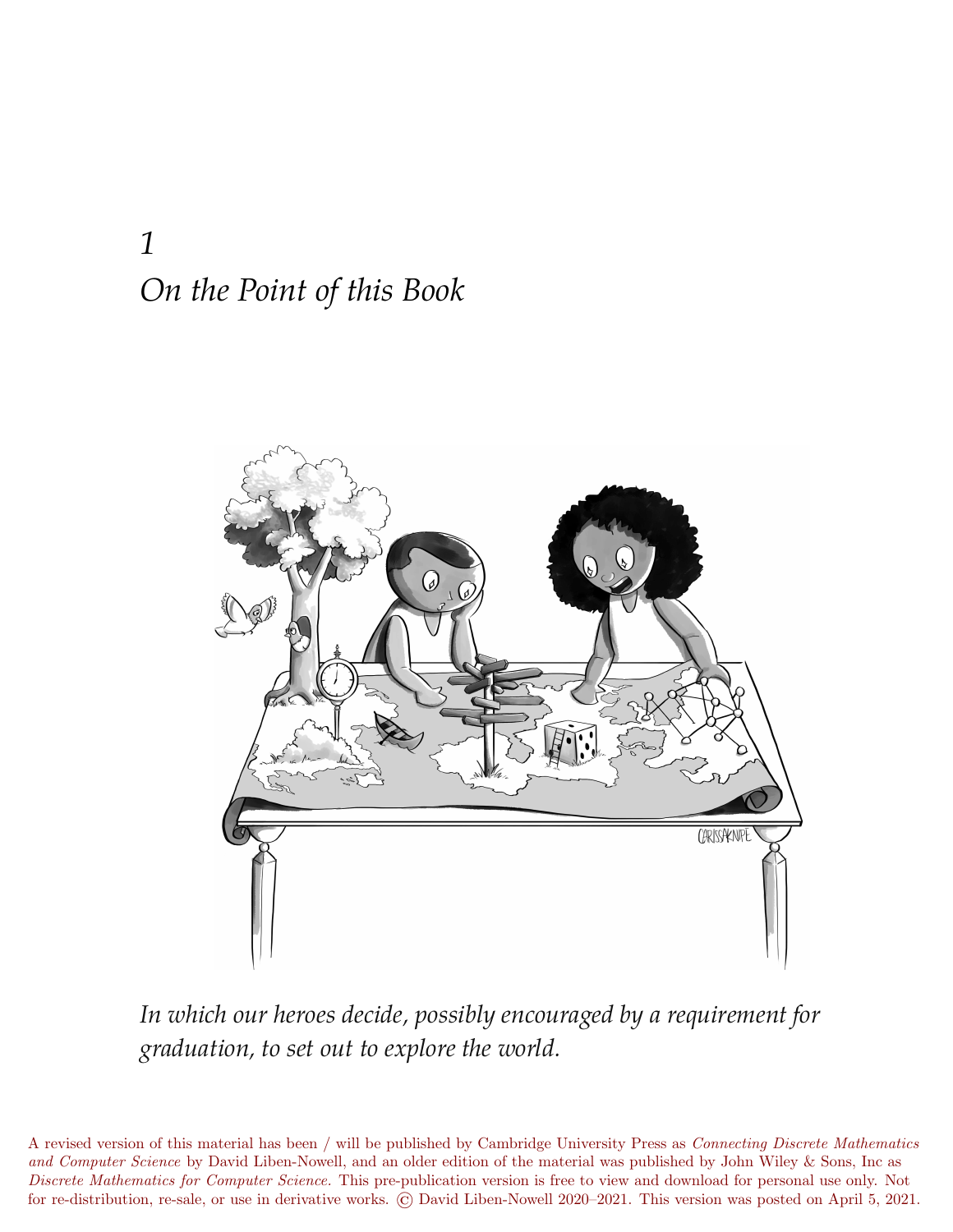*Why You Might Care*

Just because some of us can read and write and do a little math, that doesn't mean we deserve to conquer the Universe.

> Kurt Vonnegut (1922–2007) *Hocus Pocus* (1990)

This book is designed for an undergraduate student who has taken a computer science class or three—most likely, you are a sophomore or junior prospective or current computer science major taking your first non-programming-based CS class. If you are a student in this position, you may be wondering why you're taking this class (or why you *have* to take this class!). Computer science students taking a class like this one sometimes don't see why this material has anything to do with computer science particularly if you enjoy CS because you enjoy programming.

I want to be clear: programming is awesome! I get lost in code all the time—let's not count the number of hours that I spent writing the code to draw the fractals in Figure 5.1 in LAT<sub>E</sub>X, for example. (LAT<sub>E</sub>X, the tool used to typeset this book, is the standard typesetting package for computer scientists, and it's actually also a full-fledged, if somewhat bizarre, programming language.)

But there's more to CS than programming. In fact, many seemingly unrelated problems rely on the same sorts of abstract thinking. It's not at all obvious that an optimizing compiler (a program that translates source code in a programming language like C into something directly executable by a computer) would have anything important in common with a program to play chess perfectly. But, in fact, they're both tasks that are best understood using *logic* (Chapter 3) as a central component of any solution. Similarly, filtering spam out of your inbox ("given a message *m*, should *m* be categorized as spam?") and doing speech recognition ("given an audio stream *s* of a person speaking in English, what is the best 'transcript' reflecting the words spoken in *s*?") are both best understood using *probability* (Chapter 10).

And these, of course, are just examples; there are many, many ways in which we can gain insight and efficiency by thinking more abstractly about the commonalities of interesting and important CS problems. That is the goal of this book: to introduce the kind of mathematical, formal thinking that will allow you to understand ideas that are shared among disparate applications of computer science—and to make it easier for you to make your own connections, and to extend CS in even more new directions.

*How To Use This Book*

Read much, but not many Books.

Benjamin Franklin (1706–1790) *Poor Richard's Almanack* (1738)

The brief version of the advice for how to use this book is: *it's your book; use it however you'd like.* (Will Shortz, the puzzle editor of *The New York Times,* gives the analogous advice about crossword puzzles when he's asked whether Googling for an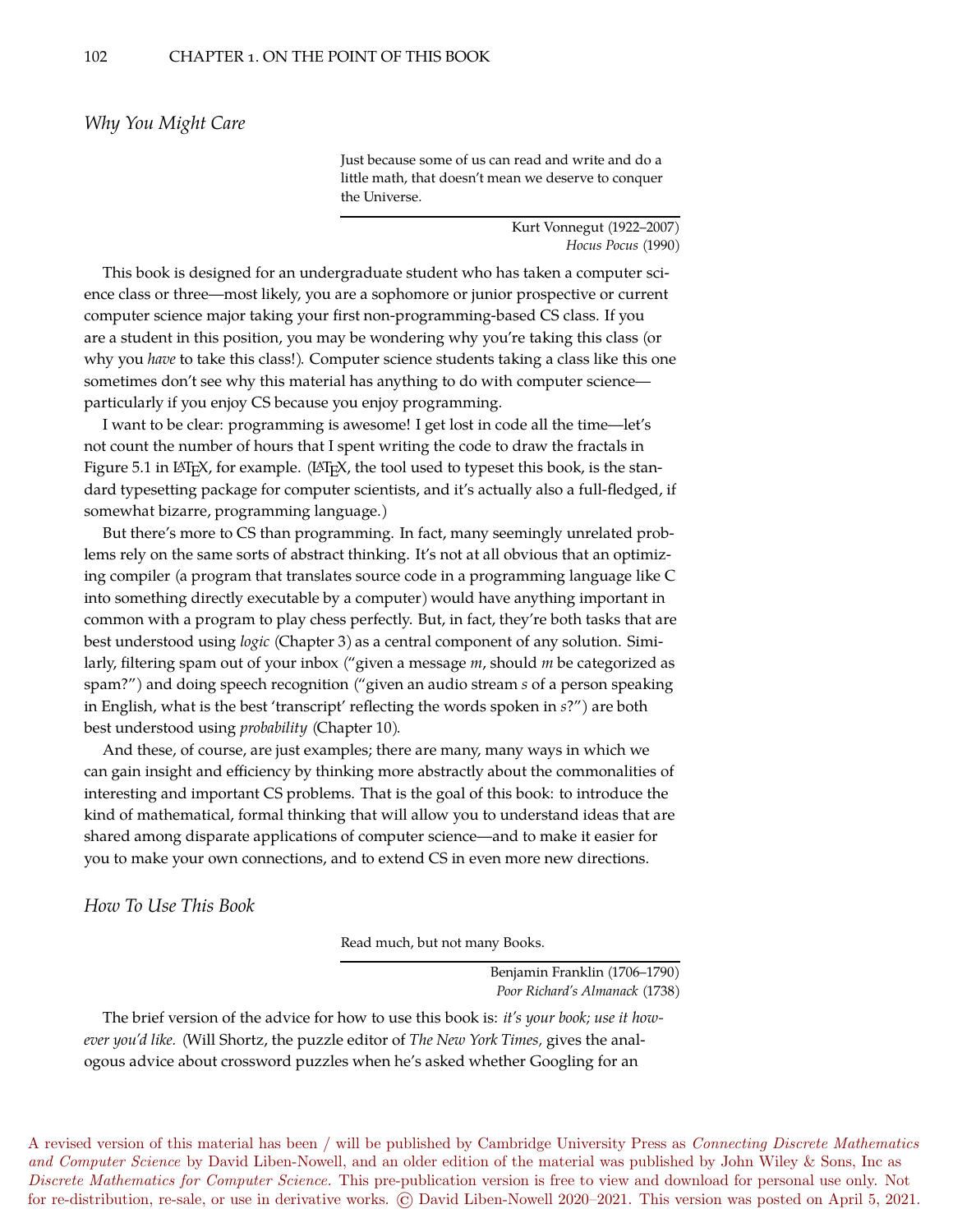answer is cheating.) But my experience is that students do best when they read actively, with scrap paper close by; most people end up with a deeper understanding of a problem by trying to solve it themselves *first,* before they look at the solution.

I've assumed throughout that you're comfortable with programming in at least one language, including familiarity with recursion. It doesn't much matter which particular programming language you know; we'll use features that are shared by almost all modern languages—things like conditionals, loops, functions, and recursion. You may or may not have had more than one programming-based CS course; many, but not all, institutions require Data Structures as a prerequisite for this material. There are times in the book when a data structures background may give you a deeper understanding (but the same is true in reverse if you study data structures after this material). There are similarly a handful of topics for which rudimentary calculus background is valuable. But knowing/remembering calculus will be specifically useful only a handful of times in this book; the mathematical prerequisite for this material is really algebra and "mathematical maturity," which basically means having some degree of comfort with the idea of a mathematical definition and with the manipulation of a mathematical expression. (The few places where calculus is helpful are explicitly marked.)

There are 10 chapters after this one in the book. Their dependencies are as shown at right. Aside from these dependencies, there are some occasional references to other chapters, but these references are light. If you've skipped Chapter 6—many instructors will choose not cover this material, as it is frequently included in a course on Algorithms instead of this one then it will still be useful to have an informal sense of *O*, Ω, and Θ notation in the context of the worst-case running time of an algorithm. (You might skim Sections 6.1 and 6.6 before reading Chapters 7–11.)

I've tried to include some helpful tips for problem solving in the margins throughout the book, along with a few warnings about common confusions and some notes on terminology/notation that may be helpful in



keeping the words and symbols straight. There are also two kinds of extensions to the main material. The "Taking it Further" blocks give more technical details about the material under discussion—an alternate way of thinking about a definition, or a way that a concept is used in CS or a related field. You should read the "Taking it Further" blocks if—but only if!—you find them engaging. Each section also ends with one or more boxed-off "Computer Science Connections" that show how the core material can be used to solve a wide variety of (interesting, I hope!) CS applications. No matter how interesting the core technical material may be, I think that it is what we can *do* with it that makes it worth studying.